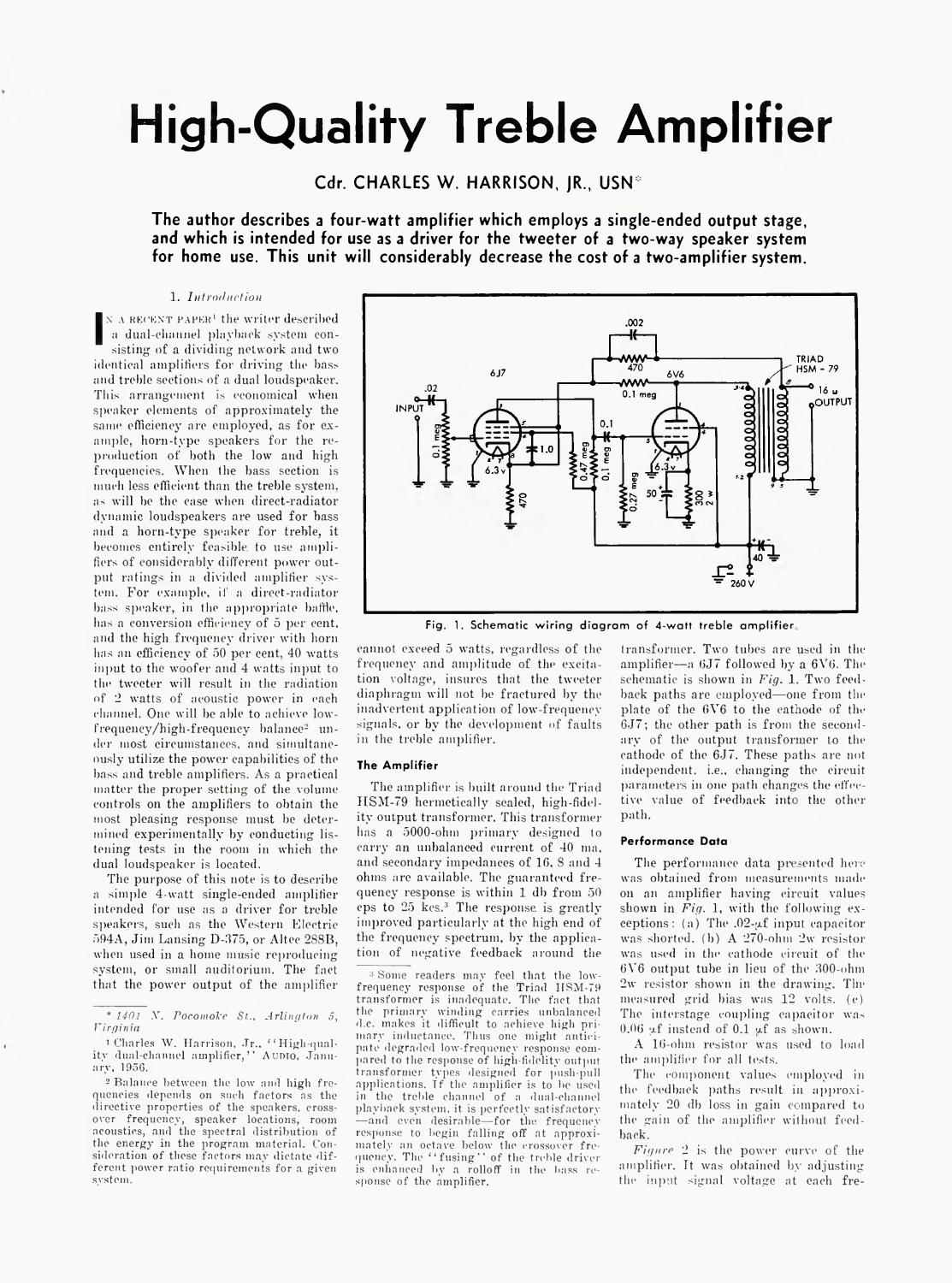



Fig. 3. Photograph of completed amplifier.

watt except the cathode resistor in the 6Y6 circuit. The output transformer must, be connected in the circuit as shown to insure that the feedback is degenerative. *Figure* 3 shows the completed amplifier, and *Fig.* 4 shows the component arrangement.

#### **The Power Supply**

power curve.

Many audio hobbyists possess a power pack that may be used to power the treble amplifier. The power supply described in a previous article<sup>1</sup> provides plate and lilameut voltages for both the bass and treble amplifiers in the writer's dual-channel playback system. A 10-watt resistor of 750 to 1000 ohms is required to drop the plate voltage to the correct value of 260 v. This resistor is shown in  $Fig. 4$ . The plate current of the  $6V6$ does not vary more than 1 or 2 ma from zero signal to maximum signal, so the voltage regulation of the power supply is not too important.

The power requirements of the treble amplifier are 6.3 v.a.c. at 0.75 a, and 260 v.d.e. at 45 to 50 mu. The schematic for a suitable, yet inexpensive power suplily is given in *Fig.* 5. The transformer should have minimum ratings of 300 v.d.e. at 00 inn; 0.3 v.a.c. at 1 a, and 5.0 v.a.c. at 2 a. A 5Z4 is employed as a full-wave rectifier, and filtering is accomplished by use of a resistance-capacitance network. Such filters are recommended when the current drain does not exceed 50 ma. When choosing a plate transformer for use with RO (liters it is important to remember that the power consumed in heating the filtering resistors must be provided by the transformer. If the power supply design is not carefully executed a transformer of *(Cniiliiniftl ini page 1-1)*

quency of measurement until barely visible waveform distortion occurred. The power output was then computed at that frequency. Thus *Fig.* 2 is in reality a curve showing power output as a function of frequency for constant distortion. 0 db corresponds to the power output of 4.2 watts. Tt is believed that approximately 3 per cent harmonic distortion in the amplifier can be detected by eye, when a good oscilloscope is used for viewing the output wave shape.

When the input signal voltage is adjusted so that the amplifier delivers 2 watts at 1000 cps, the amplifier is flat from 30 cps to SO kcs. It is down 2.5 db at 20 cps and again at 100 kcs, taperingoff to  $-8$  db at 150 kes and  $-12.5$  db at 200 kcs.

The response of the amplifier to a 20.000-cps square wave is highly satisfactory; to a 10,000-eps square wave the response is perfect.

# **Constructional Details**

The amplifier is easily built on a  $5^{\prime\prime}\times 7^{\prime\prime}\times 2^{\prime\prime}$  chassis. All resistors are  $1$ 



Fig. 4. Arrangement of components in the amplifier.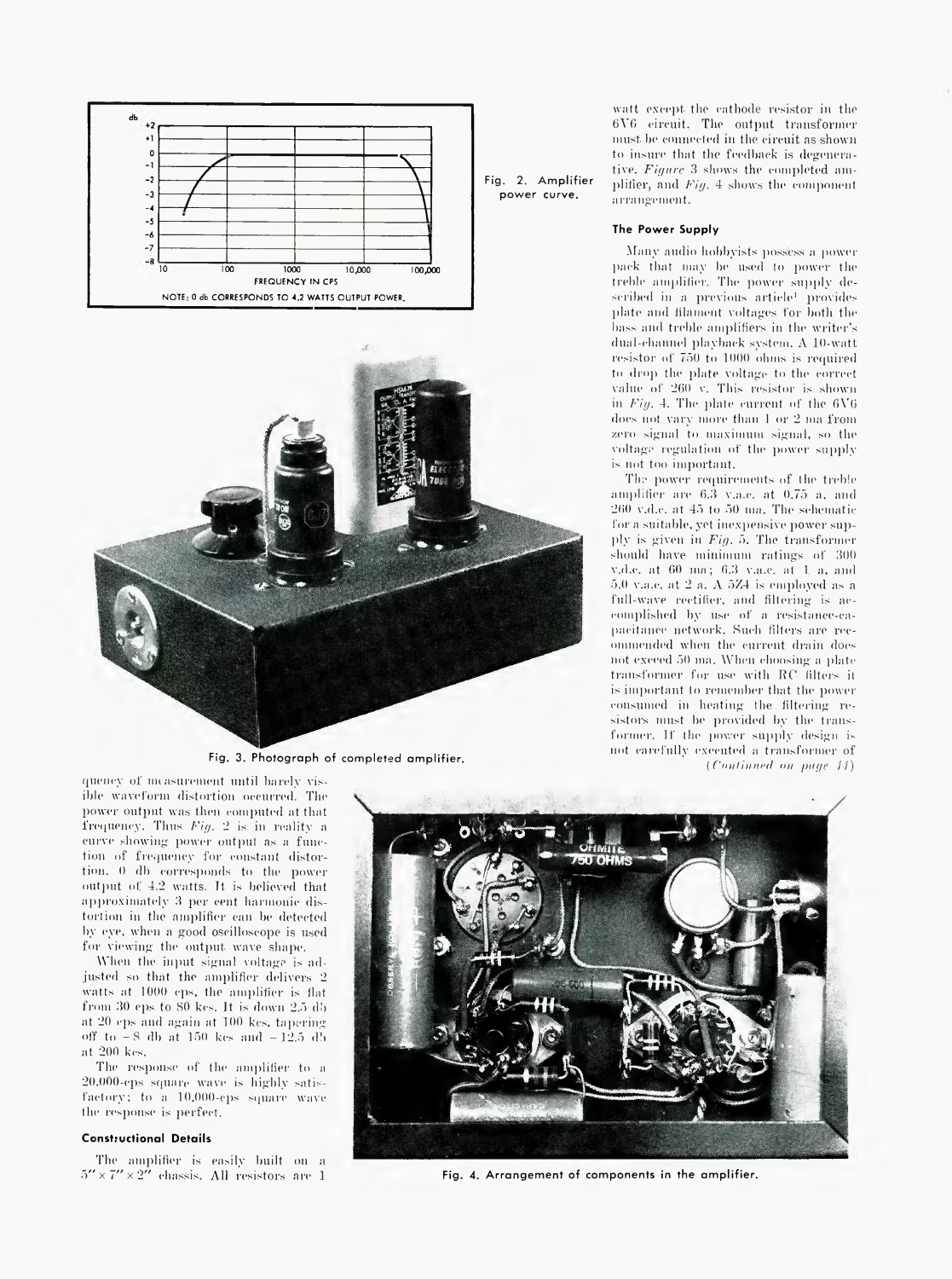marginal rating for a given job will be overloaded when  $\operatorname{RC}$  filtering is employed.

The resistor labeled *1{* in *Fig.* 5 must be chosen so that 260 v.d.c. is delivered to the amplifier. One may not be re-

quired. Positive heater bias of one-tenth the plate voltage is provided by the bleeder network. The bypass capacitor grounds the center-tap of the 6.3 v.a.c. winding to audio frequencies and must not be omitted if hum is to be minimized.